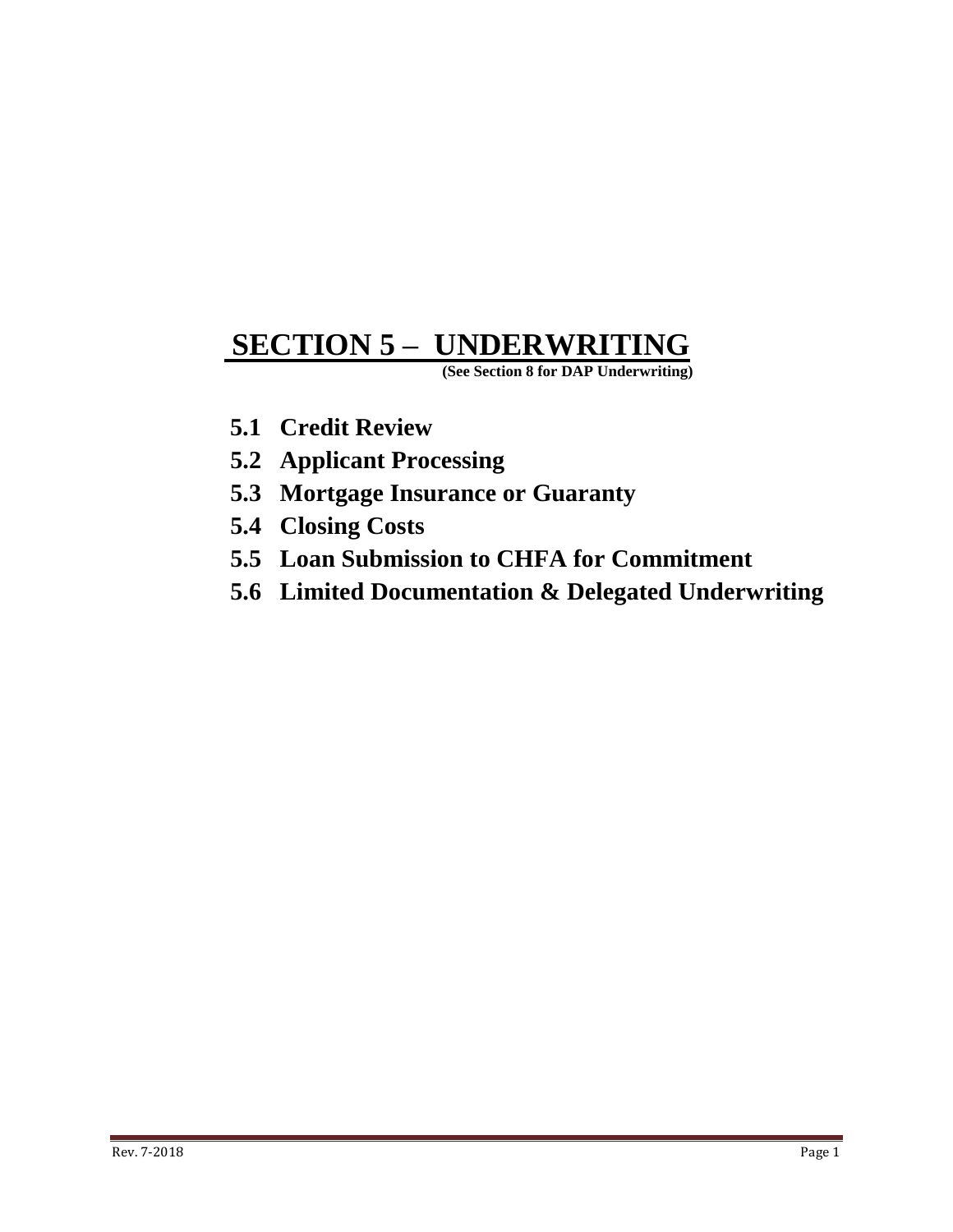## **Section 5 – Underwriting**

## **5.1 Credit Review**

#### **A. Evaluation**

The Participating Lender is responsible for evaluating applicants for CHFA Loans. Evaluation of creditworthiness must be done on a case-by-case basis, but standards for determining income shall be applied to each applicant in the same manner.

#### **B. Income**

- 1. Aggregate borrower and/or co-borrower's income (gross income) shall include income from whatever source derived, including without limitation, regular earnings; part-time earnings; unemployment compensation; bonuses; dividends; interest (except on funds which will be used for downpayment and closing costs); commissions; military allowances; welfare payments; disability payments; pension, annuity, retirement and social security benefits; and reimbursement for services in military reserve or National Guard. Overtime income, whether or not guaranteed by an employer, shall be included unless of short duration and of a temporary nature. Generally, unemployment compensation is not to be considered as part of income in determining whether the borrower has the ability to repay the Loan. CHFA reserves the right to consider unemployment compensation as acceptable qualifying income when:
	- a. The borrower and/or co-borrower is employed in a seasonal occupation and receives unemployment compensation in "off season" periods;
	- b. The borrower and/or co-borrower's employer schedules mandatory "shut- downs" or furloughs on a recurring basis and provides unemployment compensation benefits to eligible employees;

VA educational benefits are not to be considered part of income in determining whether the borrower has the ability to repay the loan.

2. Although the qualifying income for the CHFA income limits will be based solely on the income of the borrower and/or co-borrower applicants, the family size, (1 or 2 persons; 3 or more) will determine the amount of income the borrower and/or coborrowers may earn to participate in the CHFA loan program, when applicable. In order for an unborn child to be considered a member of the family in determining the number of family members for income limit purposes, proof of pregnancy must be provided to CHFA. A doctor's certificate is sufficient proof. The prior annualized income of the borrower and/or co-borrower must be included if they have been employed during the ninety (90) days prior to the date of the application. This requirement is not applicable if the date of termination of employment is fully documented.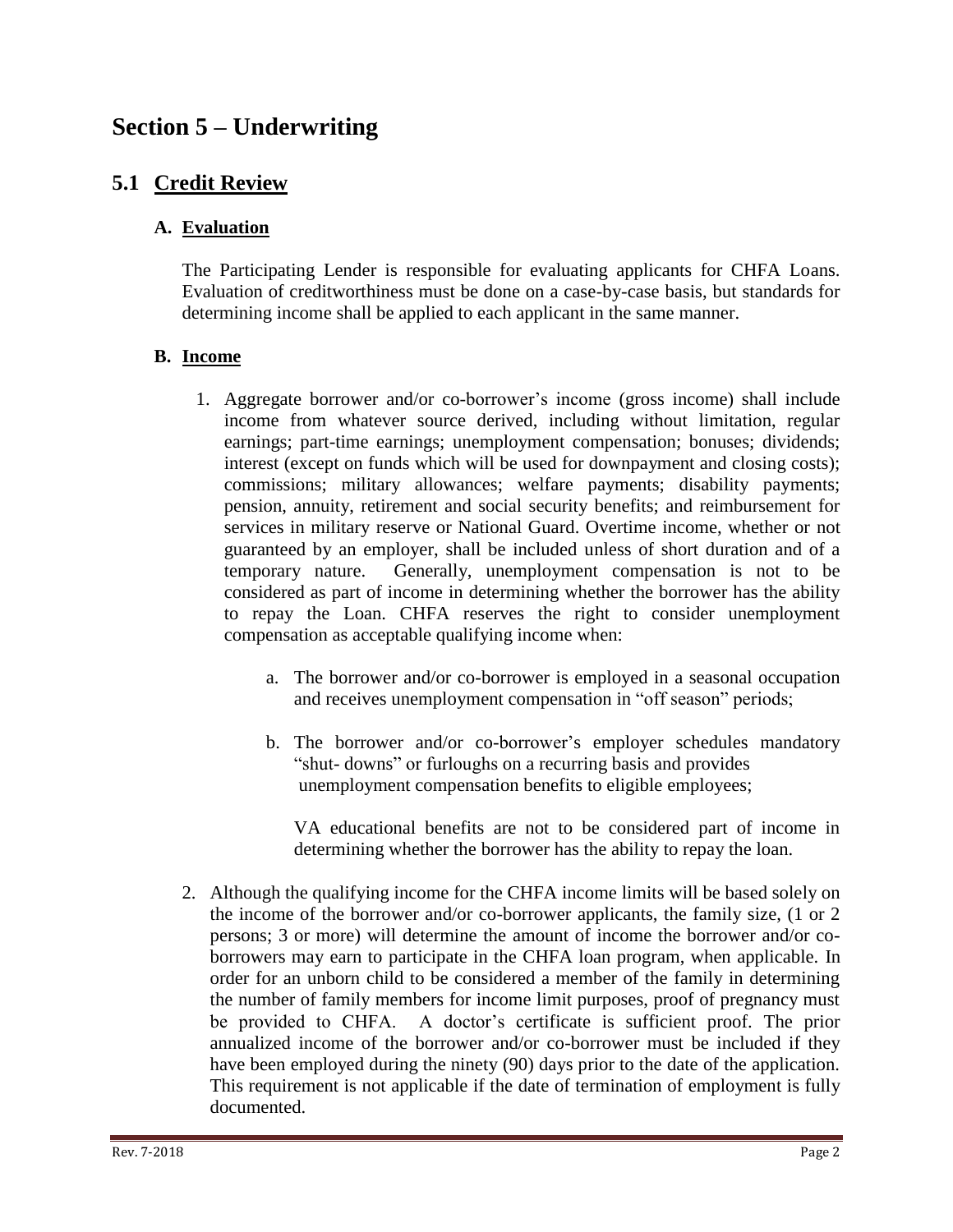- 3. In cases where the applicant is self-employed, or one of the principal owners of a business, the applicant's Schedule C from the applicant's two most recent federal income tax return or the business income tax return will be used, without adjustment, to determine the income for purposes of eligibility. Self-employment or investment losses and employee expenses on Form 2106 will not be reflected for purposes of eligibility under (Section *3.1B*), but will be reflected for qualifying underwriting ratios.
- 4. CHFA will accept FHA, USDA-RD, VA or PMI guidelines for the percentage of the fair market income from all rental units in an Eligible Dwelling of two to four units to be included in total gross income for underwriting purposes. For loans with 20% or more in down payment, CHFA will accept 75% of the fair market rent for underwriting purposes. In determining whether or not the applicant meets the applicable CHFA income limit, the amount of income from the rental units will be based on the percentage of the anticipated fair market income consistent with the loan program, i.e. follow the guidelines of the insurer, FHA, VA, USDA-RD, PMI or CHFA special program, when applicable. This total income must fall within the applicable income limit established by CHFA, whether or not the mortgage is insured by FHA, VA, USDA-RD or PMI**.** Prospective rental income from boarders in a one-family Eligible Dwelling is not included in total gross income of the applicant for underwriting purposes. Alimony, child support or maintenance payments are to be included in income only to the extent that they are likely to be consistently made. Factors which the Participating Lender should consider in determining the likelihood of consistent payments include, but are not limited to:
	- Whether the payments are received pursuant to a written agreement or court decree,
	- The length of time the payments have been received,
	- The regularity of receipt,
	- The availability of procedures to compel payment,
	- Whether full or partial payments have been made,
	- The age of the child, and
	- The creditworthiness of the borrower(s), including the credit history of the borrower(s) where available to the Participating Lender under the Fair Credit Reporting Act or other applicable laws; and
	- The participating Lender will submit to CHFA evidence adequate to support its determination.
- 5. Income must be supported by copies of the borrower(s) federal income tax returns in accordance with (Section *3.1C.4*) and copies of the applicant(s) three most recent pay stubs under (Section *5.1.B.1.*) The prospective Eligible Borrower(s) must demonstrate stability of income from all sources. Such wage and employment verification shall be obtained from the applicant's employer.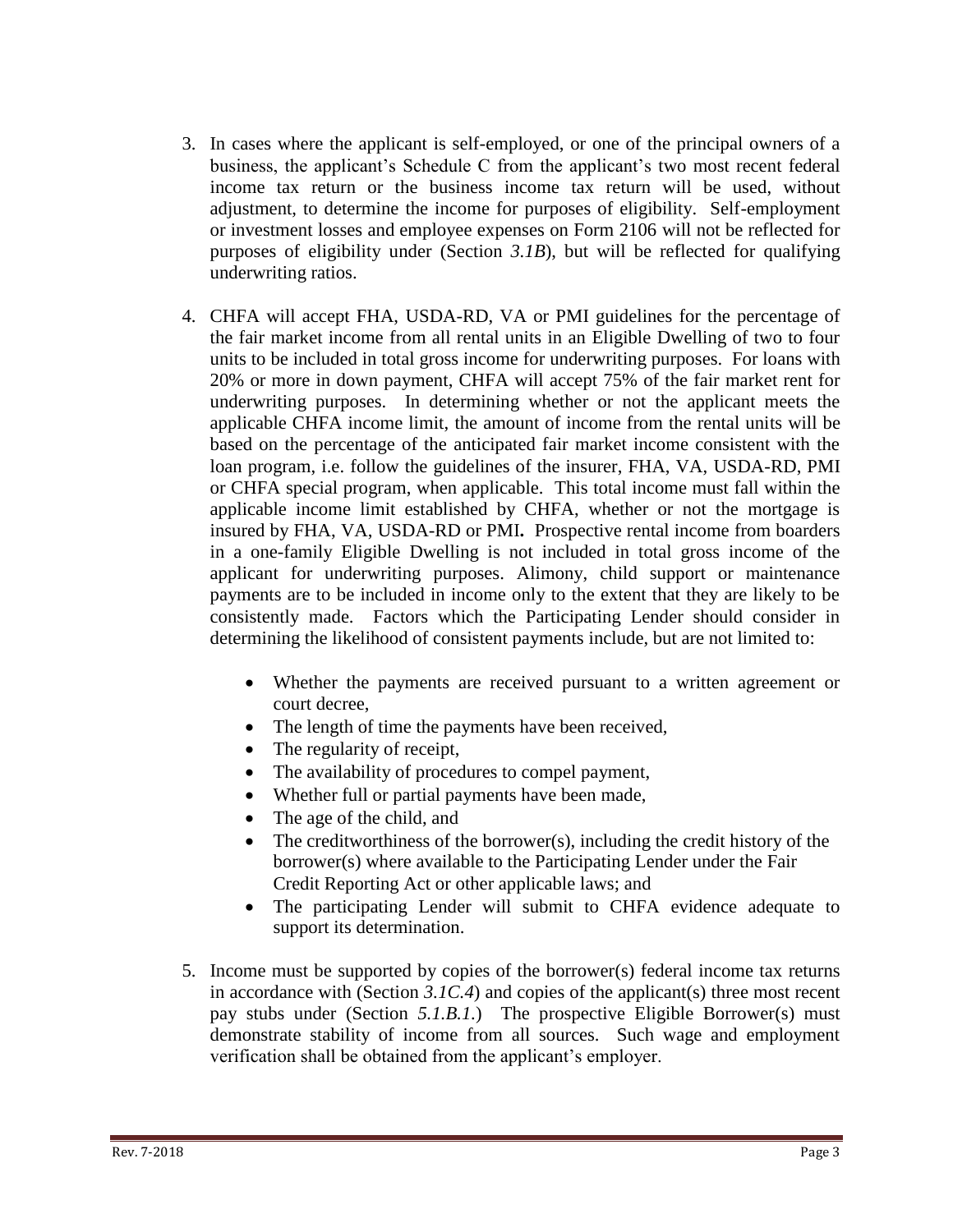#### **C. Co-signors**

Co-signors or guarantors are not permitted on a Loan.

#### **D. Underwriting Ratios**

#### 1. **Monthly Housing Expense-to-Income Ratio**

On uninsured, FHA insured, and PMI-insured Loans CHFA will require the monthly housing expense ratio (principal, interest, taxes, insurance, [PITI] including payment on subordinate financing [down payment assistance loans other than CHFA DAP], along with any other applicable housing expenses required to be paid in accordance with the Loan terms) to be in compliance with the insurer and investor guidelines. If the applicant is purchasing a condominium or Planned Unit Development (PUD), the periodic condominium common charges i.e. Home Owner Association or HOA fees or PUD fees to cover operating charges (excluding heat) and maintenance costs and reserves must be included in the monthly housing expense. When applicable, CHFA DAP underwriting guidelines will also apply.

#### 2. **Monthly Debt Payment-to-Income-Ratio**

On uninsured, FHA-insured, and PMI-insured Loans, CHFA will require that the total amount of monthly housing expense plus all other monthly payments on installment loans, student loans, and revolving credit is 45% of the borrower(s) gross monthly income. Alimony, child support and maintenance payments are to be considered in this category. The USDA-RD-guaranteed and VA-guaranteed loans maximum monthly housing debt-to-income ratio allowed, must be in compliance with the insurers underwriting guidelines.

3. The Participating Lender must determine that the applicant(s) housing payments plus other obligations do not constitute an undue strain on the applicant's ability to make all such payments promptly and that a good credit reputation is evidenced.

#### **E. Credit Reports**

CHFA requires all credit reports to be in a form acceptable to the mortgage insurers. Additional credit information normally used by a Participating Lender in the underwriting evaluation must also be submitted to CHFA for review with the loan submission. In addition:

1. A history of slow payments on previous indebtedness must be satisfactorily explained and the account(s) must be either paid current or paid in full.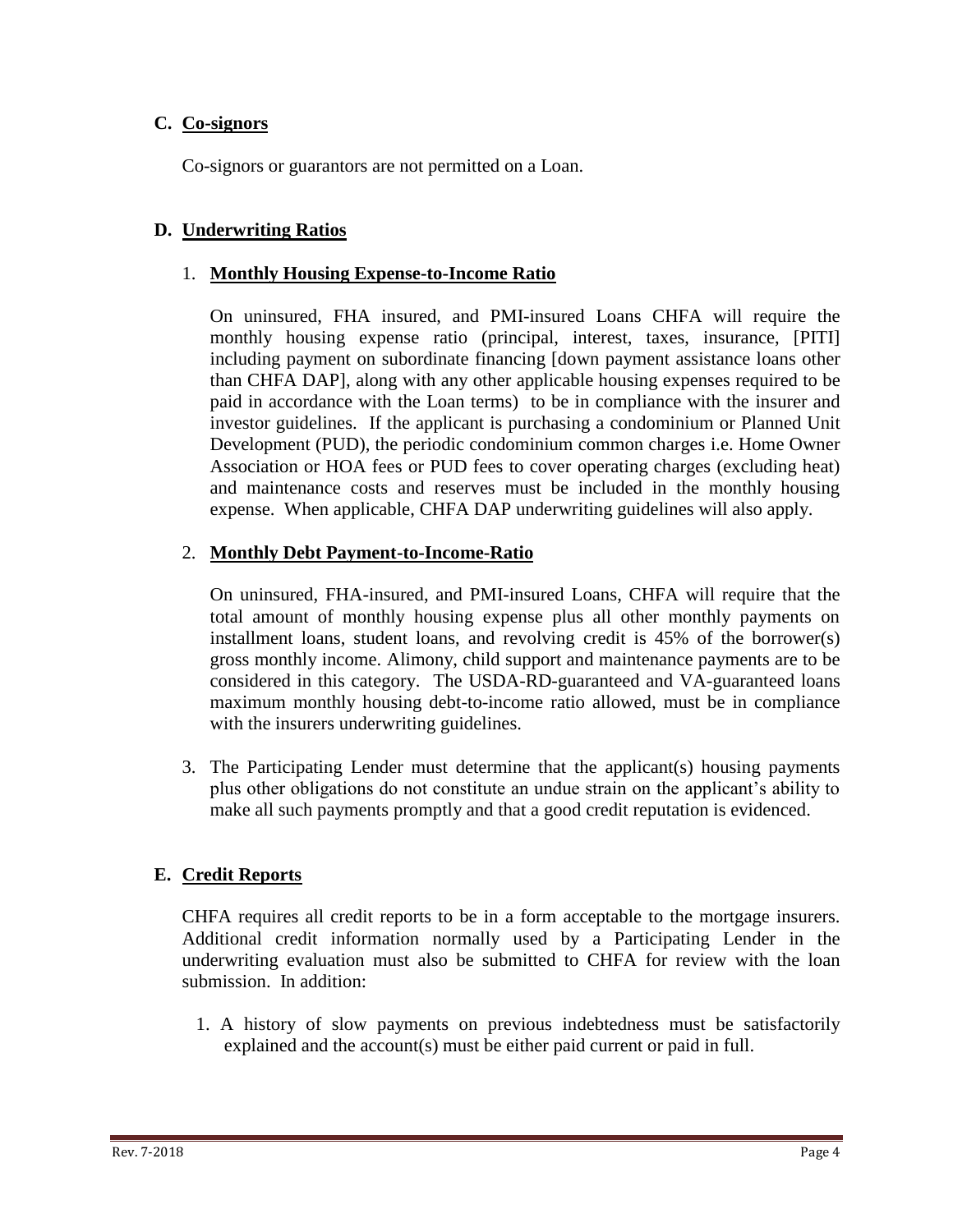- 2. The Participating Lender must provide a satisfactory explanation for the determination of creditworthiness for applicants with a credit history that reports prior bankruptcy; foreclosure; short sale or deed-in-lieu delinquency.
- 3. Frequent changes in employment or residence within the past five years must be explained satisfactorily.

## **F. Credit Scores**

CHFA is not a "credit score" driven program. CHFA will accept applications from borrower and/or co-borrowers for mortgage loan financing regardless of credit score, with traditional or nontraditional credit references. Additional documentation may be required when there is a history of slow payments, collections, judgments, charge-offs or otherwise delinquent accounts.

Participating Lenders submitting Loan applications with FHA, USDA-RD, VA or PMI insurance are required to follow the Credit Score Guidelines of the insurer and may not submit a loan application to CHFA that is noncompliant with the insurer criteria. CHFA may also require Lenders to comply with credit overlays of Secondary Market investor program(s) for specific loan products. The Participating Lender will be required to repurchase a loan if it is rejected by the insurer or the investor for noncompliance.

#### **G. Delinquent Credit**

The Participating Lender must follow the Automated Underwriting System (AUS) or FHA Total-Scorecard findings regarding obtaining supporting documentation for prior delinquent credit if required.

- 1. The payment history of all applicants (borrower and co-borrower) must be examined for credit worthiness. Credit history must comply with all applicable insurer, (i.e. FHA, VA, USDA or PMI) or investor (i.e. FNMA / FHLMC) underwriting guidelines regarding the treatment of delinquent credit for loan approval. *(This is not applicable to the treatment of outstanding judgment accounts. CHFA will continue to require all outstanding judgment accounts to be paid in full.)*
- 2. CHFA will continue to require payoff of all outstanding judgment accounts without exception.
- 3. Eligible borrowers with Bankruptcy discharged, Foreclosure, Short-Sale or Deed in-Lieu must meet applicable insurer (i.e. FHA, VA, USDA or PMI) or investor (i.e. FNMA/FHLMC) guidelines. (*This does not apply to loans submitted with applications for CHFA Downpayment Assistance Program (DAP) loan financing. See CHFA Operating Manual Section 8 – Downpayment Assistance Program for details.)*
- 4. All outstanding tax liens must be paid in full regardless of any established repayment arrangements in force at the time of the application.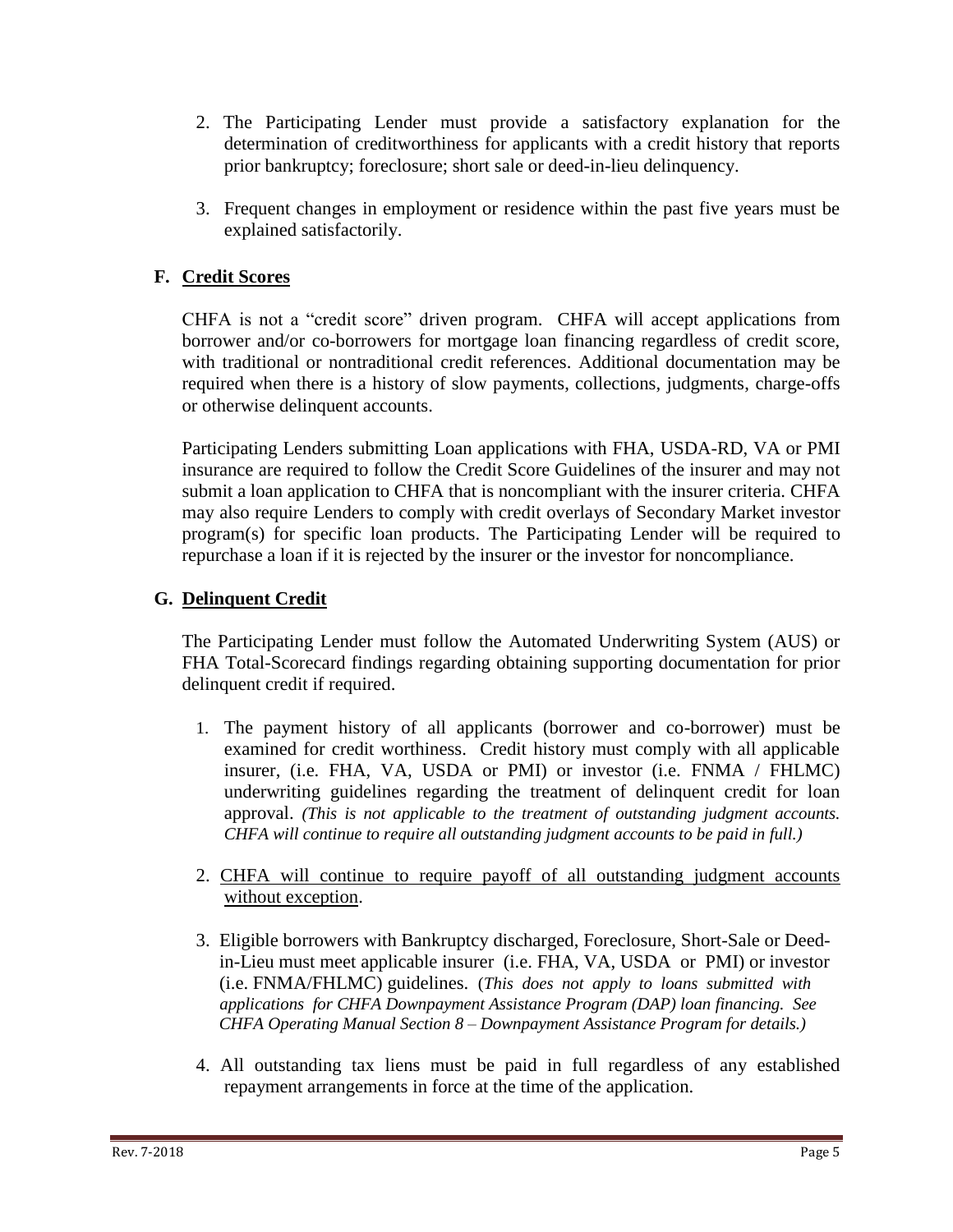#### **H. Debt Ratios**

Monthly housing and total debt ratios must be in compliance with the insurer and investor guidelines (i.e. VA, USDA- RD, PMI, FHLMC-HFA Advantage) up to a maximum of 45%. (FHA & FNMA-HFA Preferred Program) without DAP, can go up to a maximum of 50%.

All loans with CHFA DAP must meet DAP ratio guidelines of 35% / 43%.

## **I. Secondary Market (Fannie Mae) – Underwriting DU**

The first submission to DU for underwriting purposes must occur before closing of the mortgage loan. When the loan or borrower information changes and it no longer matches the information used when the file was last underwritten with DU, the lender must update the data and resubmit. Exceptions are specified in FNMA Selling Guide section B3-2-09, Accuracy of DU Data, DU Tolerances, and Errors in the Credit Report.

When the loan file is resubmitted to DU after closing and prior to delivery, the lender is responsible for ensuring that:

- a. All information provided in the final submission to DU matches the terms of the closed loan;
- b. The loan complies with the requirements specified in FNMA Selling Guide section A2-2.1-04, Limited Waiver of Contractual Warranties for Mortgages Submitted to DU;
- c. The loan delivery data matches both the closed loan and the final data submitted to DU; and
- d. The loan file receives an eligible recommendation from DU on the final submission.

The DU Underwriting Findings report summarizes the overall underwriting recommendations and lists the steps necessary for the lender to complete the processing of the loan file. This report is described in FNMA Selling Guide section B3-2-10, DU Underwriting Findings Report.

#### **J. Gift Letters**

In the event that a borrower uses gift monies to meet all or part of the down payment requirement for a Loan, a gift letter containing FNMA documentation requirements or a substantially similar form, must be submitted with supporting documentation in the Loan submission package. *(See FNMA Selling Guide, B3-4.3-04, Personal Gifts)*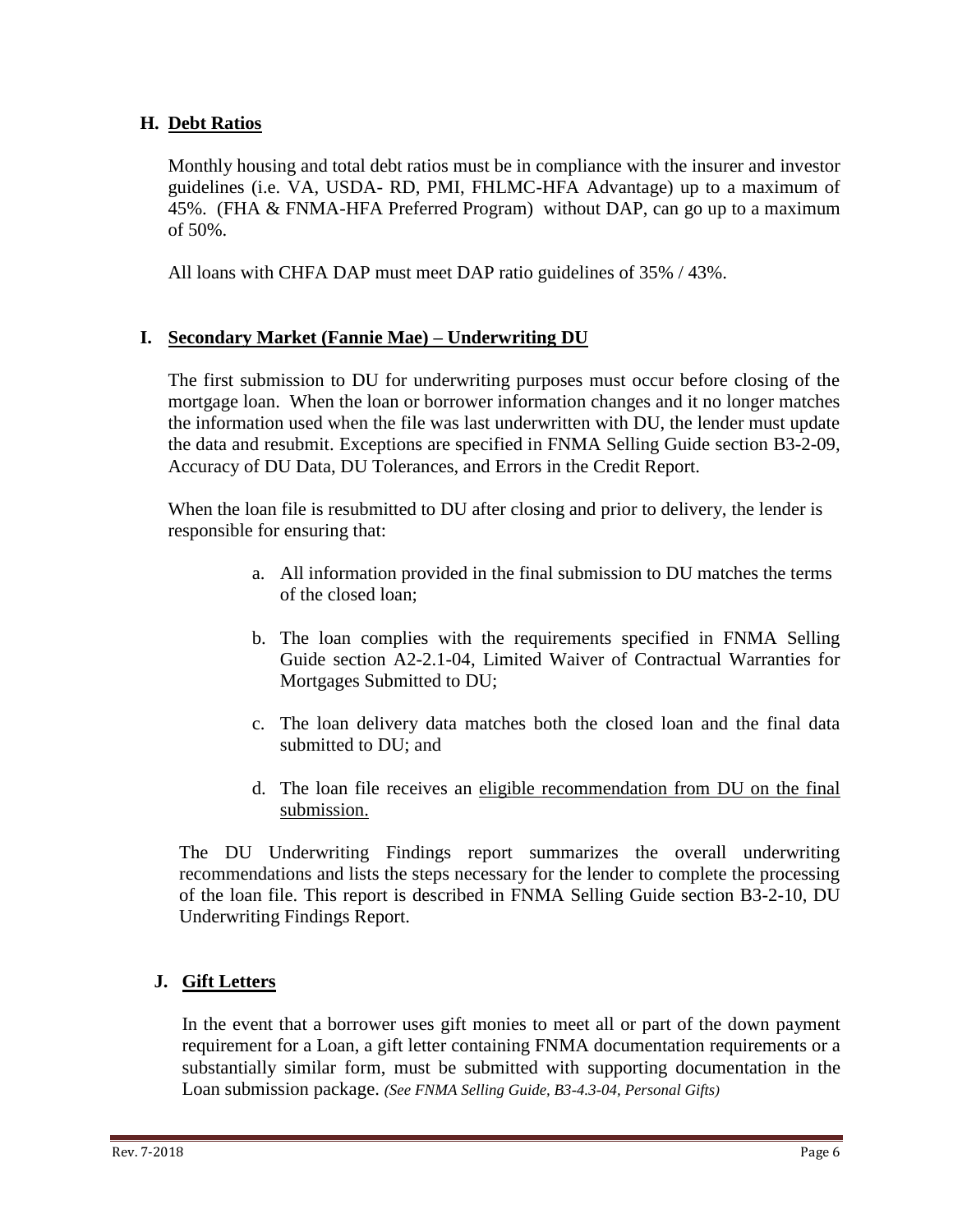#### **K. Age of Documents**

Participating Lenders are responsible for ensuring the age of the appraisal and credit documents are in compliance with Secondary Market and Mortgage Insurer guidelines at the time of the loan closing.

#### 1. **HUD Appraisal Validity Period** – effective January 1, 2010

The validity period for all **appraisals** on existing and proposed and under construction properties is **120 days.** (See HUD Mortgagee Letter 2009-30)

#### 2. **HUD Age of Mortgage Loan Application Documentation**

At the time that the loan closes, all documents in the mortgage application may be up to 120 days old, or 180 days for new construction unless a different timeframe is specified by HUD. *(See HUD Handbook 4155.2.3.C.2.d)*

Mortgage Loan Application Documentation includes:

- Credit Report $(s)$
- Employment Information
- Income information
- Asset Documentation

#### 3. **Secondary Market (Fannie Mae) Appraisal Validity Period**

Properties must be appraised within the 12 months that precede the date of the note and mortgage.

When an appraisal report will be more than four (4) months old on the date the note and mortgage are executed, regardless of whether the property was appraised as proposed or existing construction, the appraiser must inspect the exterior of the property and review current market data to determine whether the property has declined in value since the date of the original appraisal. This inspection and results of the analysis must be reported on the *Appraisal Update and/or Completion Report* -FNMA Form 1004D. *(See Fannie Mae Selling Guide B4-1.2-02).*

#### 4. **Secondary Market (Fannie Mae) Age of Credit Documents**

The maximum age of credit documents is no more than four (4) months old on the date the note is signed for all mortgage loans (existing and new construction). *(See Fannie Mae Announcement SEL 2013-4)*

CHFA loans with Private Mortgage Insurance (PMI) will be required to meet the minimum Fannie Mae requirements referenced above.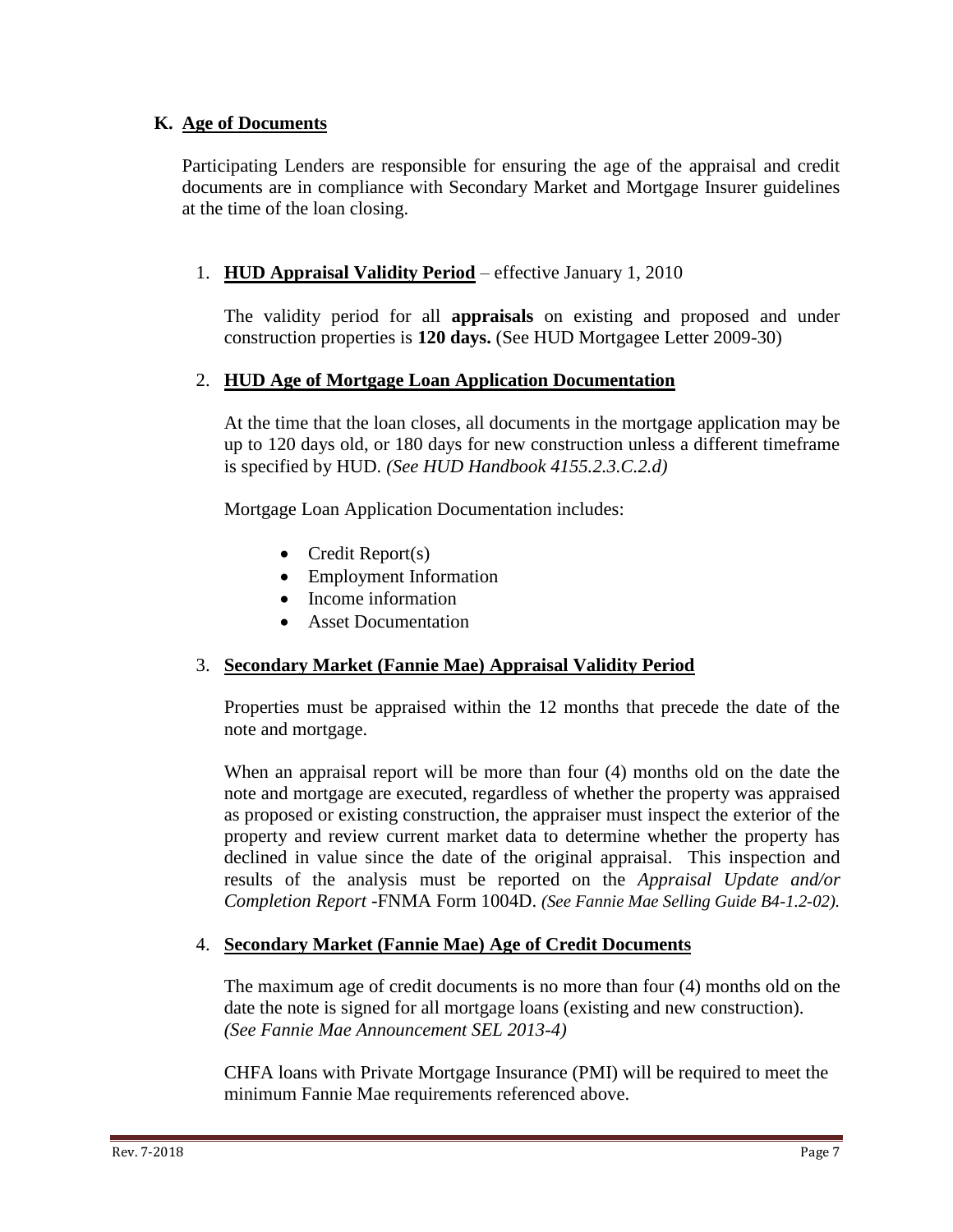*NOTE: CHFA loans committed for purchase that do not close within the documentation expiration periods will require the Participating Lender to update and/or recertify documents as needed. Substantial changes in the integrity of a loan application, including deterioration of credit history, loss of income, increase in debt ratios must be reported to CHFA. CHFA reserves the right to re-underwrite the application at its discretion.* 

## **L. Equal Opportunity for CHFA Loans**

All financing for which funds are provided by CHFA shall be open to all persons, regardless of race, color, creed, national origin and ancestry, religion, sex, marital status, physical or mental disability.

## **5.2 Applicant Processing**

#### **A. Forms**

Applications for Loans must be submitted on the current standard FHLMC/FNMA form or on the current FHA or VA form where applicable.

#### **B. Location of Property Determines Income and Sales Price Limit**

CHFA's income limits and sales price limits must be applied according to the town in which the property is located. *(Special programs may follow statewide income limits*)

#### **C. Records of Declined Applications**

Participating Lenders should maintain accurate records and related forms for each Loan application that is declined. If any such records are requested by CHFA, they must be delivered promptly.

## **5.3 Mortgage Insurance or Guaranty**

- A. Unless an applicant is making a 20% down payment towards the purchase of a property, CHFA requires mortgage insurance on the property and the Lenders are required to follow the guidelines of the insurer i.e. FHA, VA, USDA-RD or PMI. Mortgage insurance is not required or allowed on loans with LTV's less than or equal to 80%.
- B. Each Loan application submitted for commitment to CHFA by a Participating Lender must be accompanied by a mortgage insurance or guaranty commitment unless the downpayment (not borrowed) on the property is 20% or more, based on the lower of the purchase price or property appraised value. CHFA independently reviews each Loan application and in appropriate instances CHFA may decline to commit to purchase loans despite earlier review and approval for insurance or guaranty by FHA, USDA-RD, VA or PMI. CHFA will make a firm commitment to purchase only those loans that satisfy the requirements of this Manual.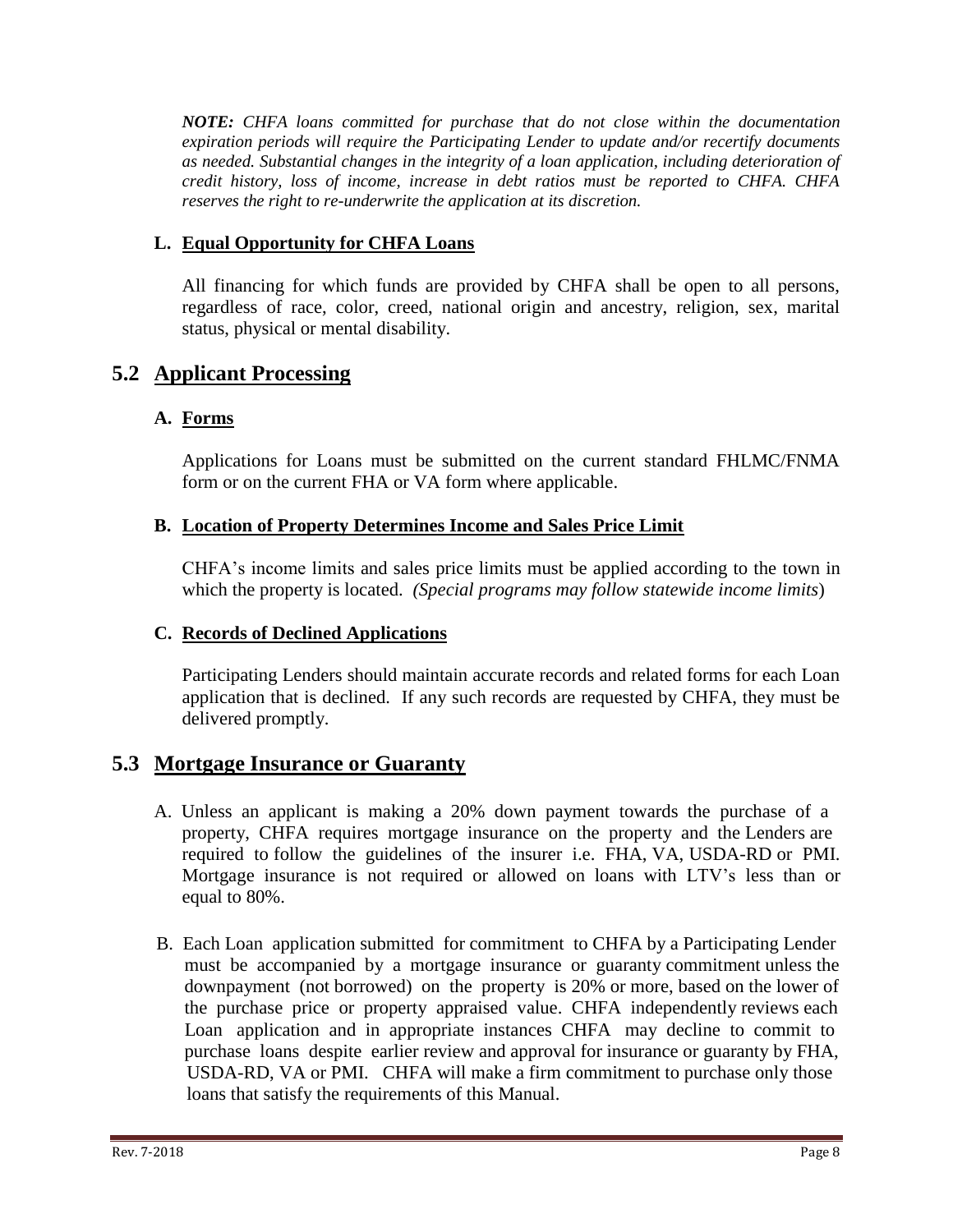C. Mortgage Insurance or Guaranty is required on all CHFA Loans with the exception of:

#### **Private Mortgage Insurance (PMI) Eligibility**

Loans for new construction single family properties and  $1 - 2$  family existing properties located in CHFA designated Targeted Areas (or Targeted Census Tracts) where the borrower is making a downpayment in an amount greater than or equal to 19.00% of the contract sales price from an acceptable source of funds may be insured by Private Mortgage Insurance. Acceptable source of funds include:

- a. Borrower(s) own funds
- b. CHFA / HUD approved nonprofit agency DAP or Grant Program
- c. CHFA approved Government or Municipal DAP or Grant Program

Participating Lenders submitting applications for Loans on properties located in **CHFA Non-Targeted Areas that are not originated under the HFA Preferred or HFA Advantage Program, will require FHA Insurance, VA or USDA-RD Guaranty** unless the loan application is originated in partnership with a CHFA approved nonprofit, municipal or federal government homeownership program.

For loans originated in partnership with the CHFA Approved nonprofit, municipal or federal government homeownership programs where acceptance of such insurance is a requirement of the homeownership program provider, CHFA will allow FHA, VA, USDA-RD or PMI insurance in both CHFA Non-Targeted and Targeted Areas (or Targeted Census Tracts).

Loans on properties that are located in CHFA designated Targeted Areas (or Targeted Census Tracts) are eligible for FHA, VA, USDA-RD or PMI insurance.

#### **D. General Mortgage Insurance or Guaranty Considerations**

The Participating Lender is responsible for ensuring the Borrower and/or Co-Borrower obtains (and maintains in force) mortgage insurance or guaranty by a qualified insurer or guarantor. The insurance or guaranty or a firm commitment therefore must be in effect at the time CHFA purchases the Loan and CHFA must be named as the insured or guaranteed mortgagee. The amount, terms and extent of coverage of the insurance or guaranty shall be in accordance with the terms of this Manual.

#### **E. Private Mortgage Insurance (PMI) Loans**

1. **Loans Which May Be PMI-Insured** - CHFA will accept PMI insurance on: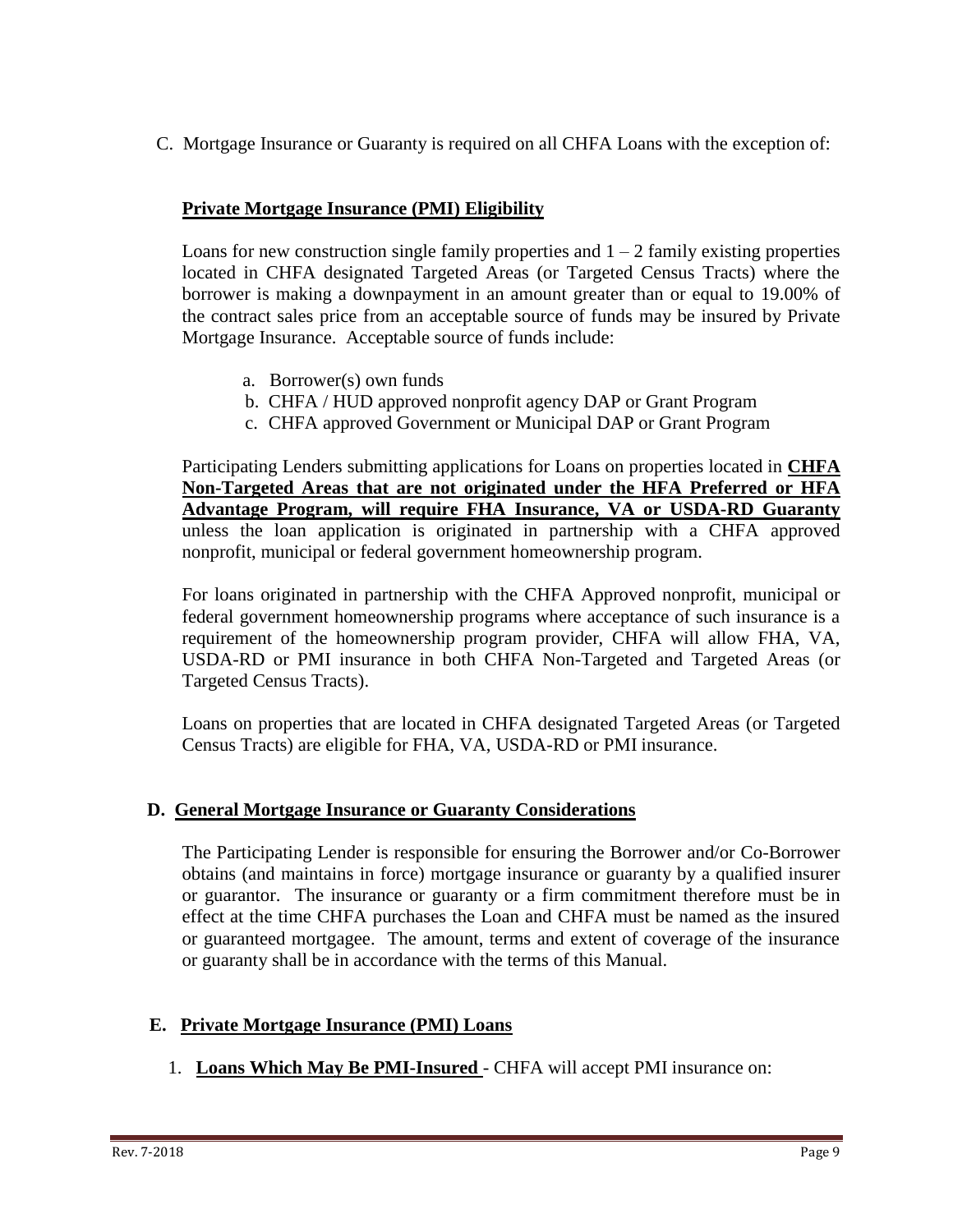- a. Loans originated under the Connecticut Housing Finance Authority (CHFA) *Fannie Mae (FNMA) HFA Preferred™ and Freddie Mac (FHLMC) HFA Advantage® Products;* See FNMA Selling Guide B7-1-02 - Mortgage Insurance Coverage Requirements and Freddie Mac guidelines.
- b. Loans originated in partnership with a CHFA Approved Affordable Housing Program provider (these loans may also be uninsured if applicable to the provider program criteria);
- c. Loans originated under new product initiatives as authorized by the Board of Directors.

#### 2. **CHFA Approved Affordable Housing Provider listing can be found on the loan reservation screen within CHFA Loan Origination System.**

#### 3. **Acceptable Insurers:**

PMI Insurance is acceptable only from the following CHFA-approved companies which meet Fannie Mae eligibility requirements:

- a. Arch Mortgage Ins. Co. (CMG)
- b. Essent Guaranty Inc. (Essent)
- c. Genworth Mortgage Ins. Corp. (Genworth)
- d. Mortgage Guaranty Insurance Corp. (MGIC)
- e. National Mortgage Ins. Corp. (NMI)
- f. Radian Guaranty Inc. (Radian)
- g. United Guaranty Residential Ins. Co. (UGI)

#### 4. **Required Coverage:**

 The minimum insurance coverage required for CHFA HFA Preferred and HFA Advantage loans is:

| Loan-to-Value Ratio | <b>PMI</b> Coverage Required |
|---------------------|------------------------------|
| $95.01\% - 97.00\%$ | Top 18%                      |
| $90.01\% - 95.00\%$ | Top 16%                      |
| $85.01\% - 90.00\%$ | Top 12%                      |
| $80.01\% - 85.00\%$ | Top $6\%$                    |

The minimum insurance coverage required for all other transactions as applicable:

| <b>PMI</b> Coverage Required |
|------------------------------|
| Top 35%                      |
| Top 30%                      |
| Top 25%                      |
|                              |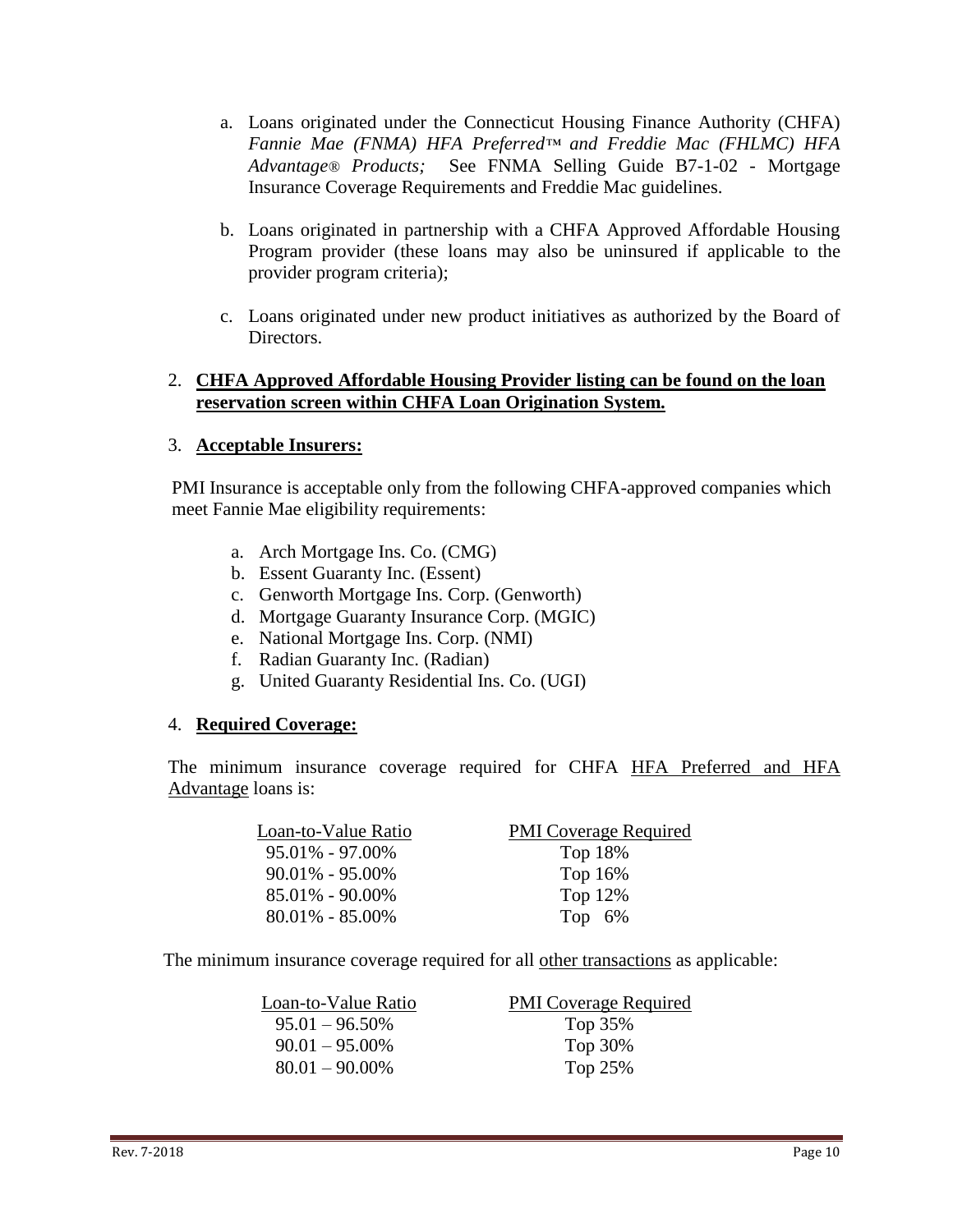#### **F. FHA Insured, USDA-RD and VA-Guaranteed Mortgage Loans**

- 1. CHFA accepts FHA Insurance or USDA-RD and VA Guarantees new or existing Eligible Dwellings.
- 2. Federal Programs Each FHA, USDA-RD or VA Loan must be insured or guaranteed under one of the following provisions of law:
	- a. FHA Section 203(k) Rehabilitation
	- b. FHA 213: Cooperative Financing
	- c. FHA Section 221(d) (2): Low and Moderate Income
	- d. FHA Section 222: Serviceman
	- e. FHA Section 233: Experimental Housing
	- f. FHA Section 234: Individual Condominium Unit
	- g. FHA Section 235: Lower Income (Interest Subsidy)
	- h. FHA Section 237: Special Credit Risks
	- i. FHA Section 245: Graduated Payment Mortgages
	- j. FHA Section 745: Direct Endorsements
	- k. FHA Section 809: Armed Services Civilian Employees
	- l. FHA Section 810: Armed Services Housing
	- m. USDA/Rural Development Section 502 Guaranteed Rural Housing Program
	- n. VA Chapter 37 Title 38, U.S. Code (which includes Section 501 of the Servicemen's Readjustment Act of 1944, as amended)
	- o. Loans may be insured under any other FHA insurance program with the prior approval of CHFA.

VA and RD- Guaranteed funding fees may be included in the first mortgage loan financed by the Authority, providing the LTV does not exceed the guidelines of the insurer.

3. In the case of a VA-guaranteed Loan, the Participating Lender must inform the applying veteran of the restriction on the veteran's ability to assign the Loan and must obtain a Veteran's Statement-Due on Sale (CHFA Form 018-0296), as required by 36 CFR Section 36.4306(a) and (e). The Participating Lender must include the signed consent statement with the application to CHFA.

#### **G**. **Minimum Downpayment**

1. FHA, USDA-RD, or VA insured loans will meet the minimum requirements of the insurer (as described in Section *5.3D3* of this Manual). The minimum down payment for \*PMI must be equal to a minimum of 3.00% of the sales price.

## 2**. Equity**

 In some cases CHFA may require a downpayment in excess of these minimums. Examples include: requiring application of equity from the sale of residential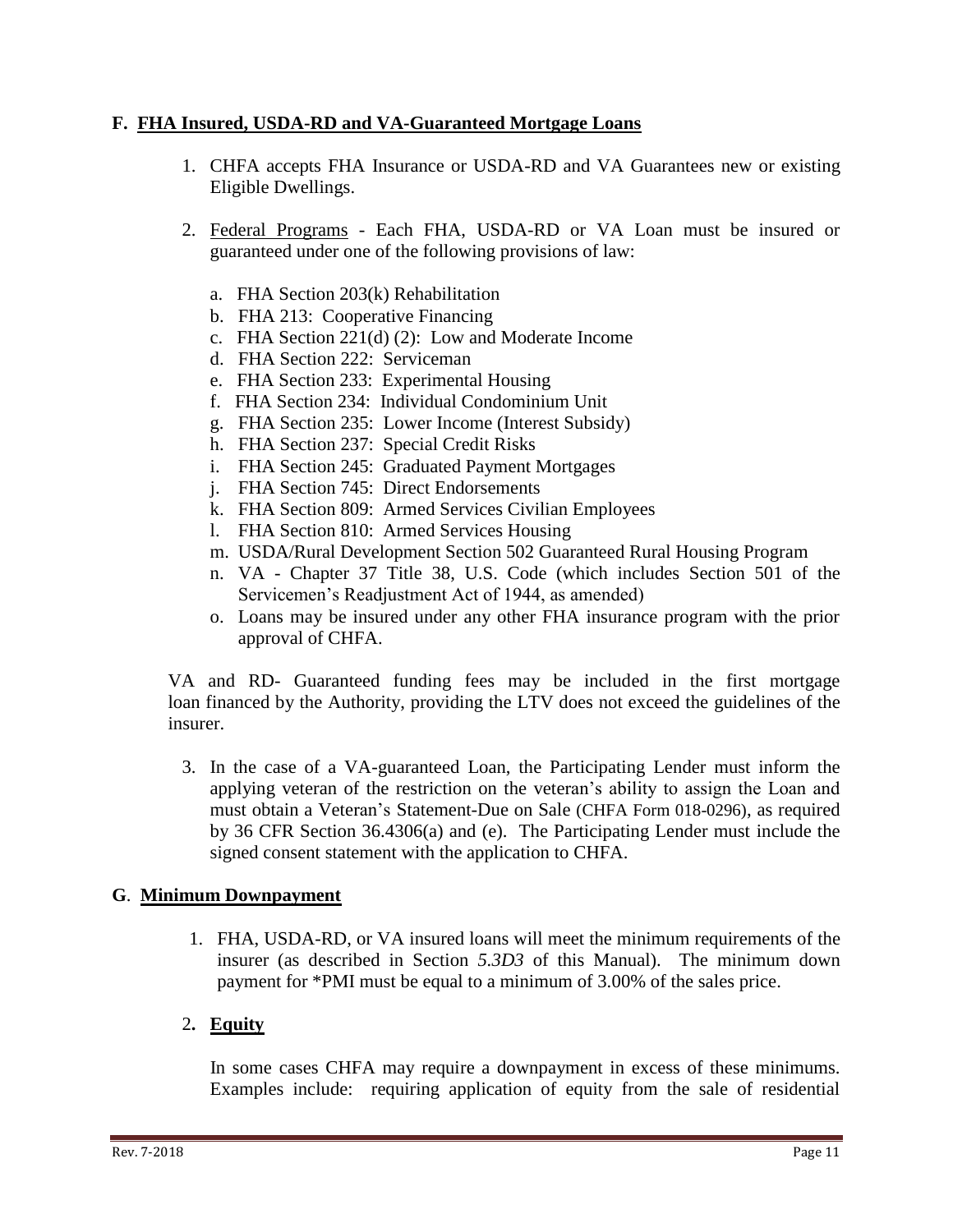property; requiring reduction of monthly payments on the Loan to a level consistent with the Borrower's ability to pay; or reducing the Loan to the maximum permitted by the mortgage insurer or guarantor.

#### 3. **Maximum Mortgage Amount**

In no event may the Loan amount exceed the lower of the purchase price or appraised value.

#### **H. Uninsured Loans and Insurance Coverage**

1. Mortgage insurance coverage is required for all loans except for those loans with a downpayment (not borrowed) of 20% or more and an LTV of 80% or less based on the lower of cost or the appraised value. CHFA first mortgage loan financing is available to borrowers whose downpayment is  $\geq 20\%$  state wide in both Targeted and Non-Targeted Areas and census tracts.

#### 2. **Amount and Duration of Coverage**

 All mortgage insurance or guarantees by FHA must be maintained for the life of the Loan. Private Mortgage Insurance for Single Family loans is subject to the Homeowners Protection Act of 1998. Servicers will follow Fannie Mae guidelines as applicable for one to four family properties as referenced in their Seller/Servicing Guide. Applicable annual notices and disclosure requirements apply as mandated by the Homeowners Protection Act of 1998 and termination of coverage as applicable to loans closed on or after July 29, 1999 as outlined by the Act regarding:

- a. Borrower initiated cancellation of mortgage insurance;
- b. Automatic termination of mortgage insurance;
- c. Final termination of mortgage insurance coverage

Important Note: All loans with terminated Private Mortgage Insurance must be reported to CHFA Finance Department on a monthly basis. Notification of terminations should be sent to CHFA monthly by emailing sfmicancel@chfa.org.

#### 3. **Full Force and Effect**

As of the closing date, mortgage insurance must be in full force and effect, the benefits of such mortgage insurance must run to CHFA and nothing shall have been done or omitted to impair the rights of CHFA thereunder.

#### 4. **No Commissions**

A private mortgage insurer may not charge a commission, fee or other compensation for providing mortgage insurance other than normal premiums.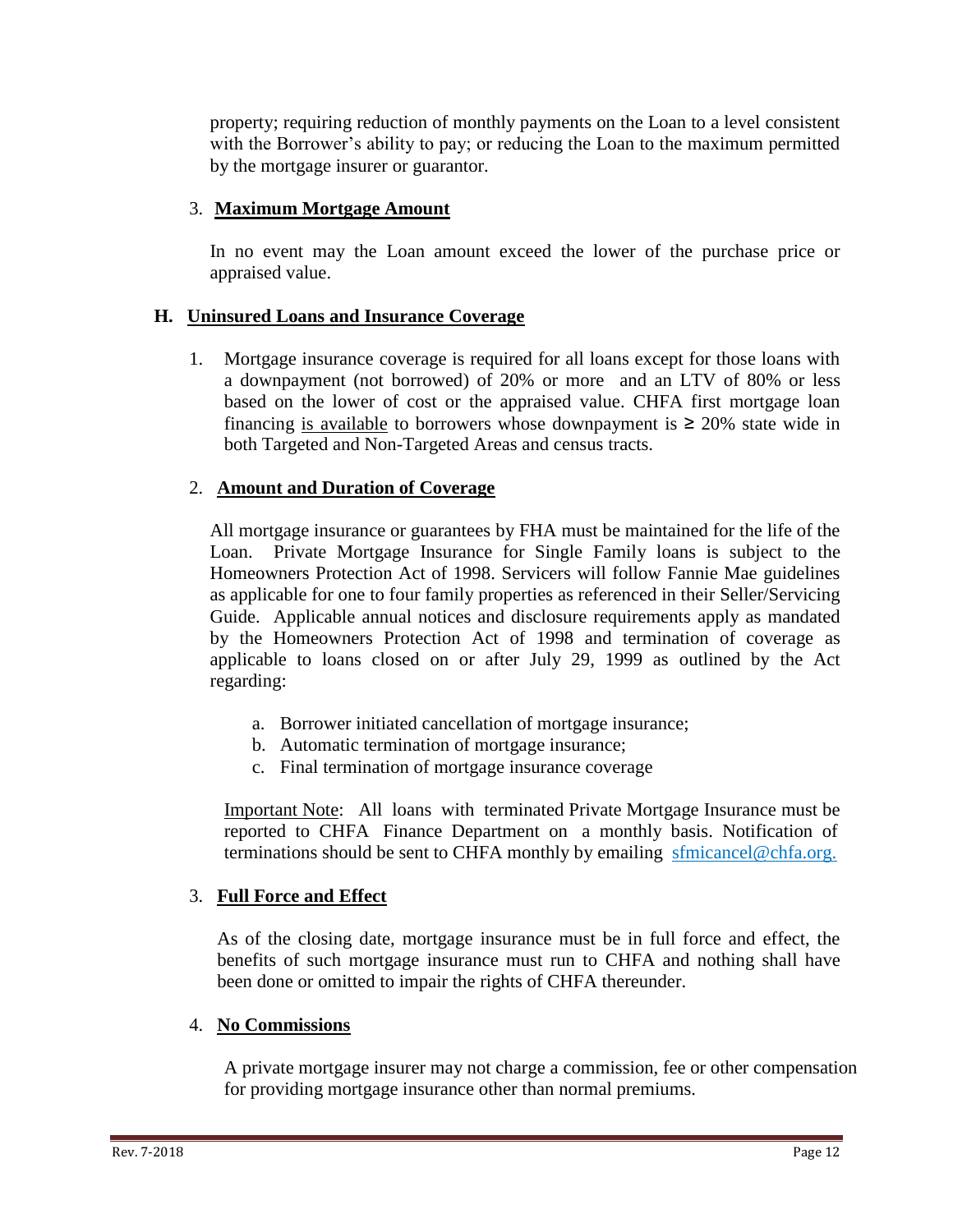## **5.4 Closing Costs**

#### **A. Acceptable Closing Costs**

Fees to be paid by the borrower must be reasonable and customary, including the appraisal fee and any inspection fees, cost of credit reports, the origination fee, processing fees, underwriting fees, home inspection fees, cost of title examination and title insurance, attorney fees, recording fees, courier fees, taxes, certificate and test fees.

The maximum allowable amount CHFA will allow a Lender to collect on first mortgage loan transactions for the origination fee, processing fee and underwriting fee are listed below:

- Loan Origination Fees  $= 0$  point (0.00%); or 1 point (1.00%) as determined by the applicant.
- Loan Processing Fee  $= $395.00$
- Loan Underwriting Fee  $= $395.00$

Document preparation fees may also be charged if performed by a third-party not controlled by the lender. If charged, the document preparation fee may not exceed \$300.00. *(See FHA Handbook 4155.1 REV-5 Settlement Requirement Section1-9A.)*

- **B. Unacceptable Closing Costs** CHFA Eligible Borrowers may not be charged;
	- a. Commitment fee
	- b. Tax service fee (*on any CHFA loan type, Government or Conventional*)
	- c. Fees for guaranteeing the rate or points
	- d. Ineligible real estate broker fees

#### **C. Seller Paid Closing Costs**

Seller paid closing costs are permitted to the extent of the mortgage insurers' (FHA, VA, USDA-RD and PMI) and program guidelines (HFA Preferred). In the case of a PMI-insured loan and an uninsured loan (20% downpayment), the total allowable seller paid closing costs shall not exceed 6% of the purchase price.

## **5.5 Loan Submission to CHFA for Commitment**

#### **A. Exhibits for Commitment package**

Please submit all documentation in the following descending order: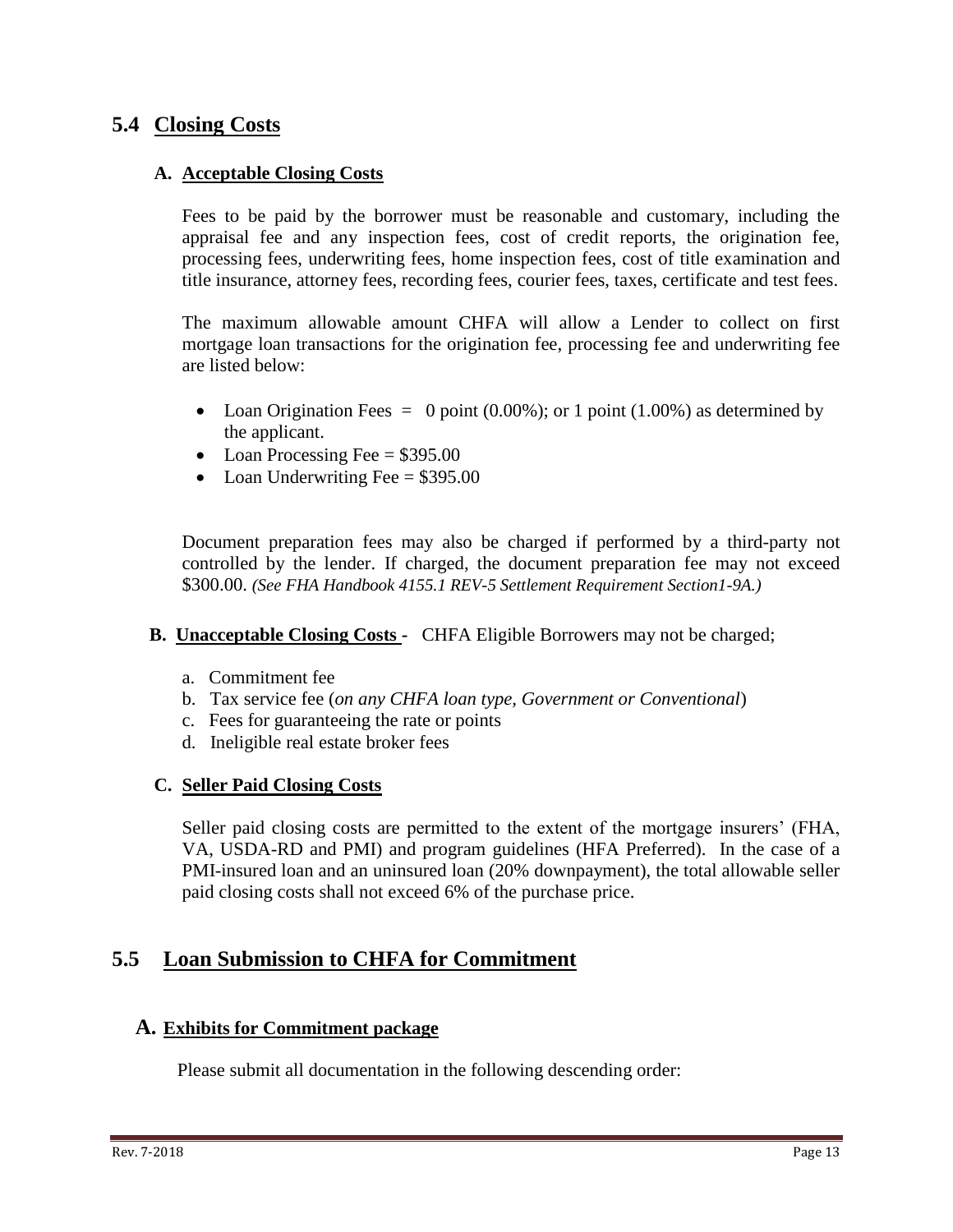#### **a) STANDARD DOCUMENTS REQUIRED FOR ALL LOAN TYPES**

- a. Completed applicable CHFA servicer, Processing Checklist & Loan File Submission Order form:
	- I. **Idaho Housing and Finance Assoc.** CHFA Form #009–1107A- Conventional -**or-** CHFA Form #009-1107B Government - Processing Checklist & File Submission Order Form, as applicable. - **or -**
	- II. **AmeriNat** CHFA Form #009-1108A Conventional **-or-** CHFA Form #009- 1108B Government - Processing Checklist & File Submission Order Form, as applicable. (Service Retained Lenders must use CHFA Form #009-1108B for Government loan file submissions).
- b. The CHFA "Additional Data" screen within LOS must be completed and an updated Uniform Residential Loan Application, FNMA Form 1003 must be uploaded to the LOS portal for Loan submission. The loan package will be counted as "arrived" and included for review only upon receipt of these updated and completed items.
- c. Documents Specific to the Insurer/Guarantor:
- i. FHA Loans:

-HUD Form 92900 LT-Transmittal (FHA Direct Endorsement)

ii. VA Loans:

 -VA Form 26-6393 Loan Analysis or Form 26-1866 Commitment -Veterans Statement Re: Due on Sale (Orig. Signature -CHFA Form 018-0296)

iii. PMI Loans:

 -FNMA Form 1008 (Uniform Underwriting and Transmittal Summary) -Copy of PMI commitment

iv. USDA-RD Loans:

 -FMHA 3555-18 Conditional Commitment -FNMA Form 1008 (Uniform Underwriting and Transmittal Summary)

v. Uninsured:

-FNMA Form 1008 (Uniform Underwriting and Transmittal Summary)

- d. Automated Underwriting Risk Status Printout (if available)
- e. Uniform Residential Loan Application (FNMA Form 1003)
- f. Credit Report
- g. Verification of Income / Employment (or Alternative Documentation)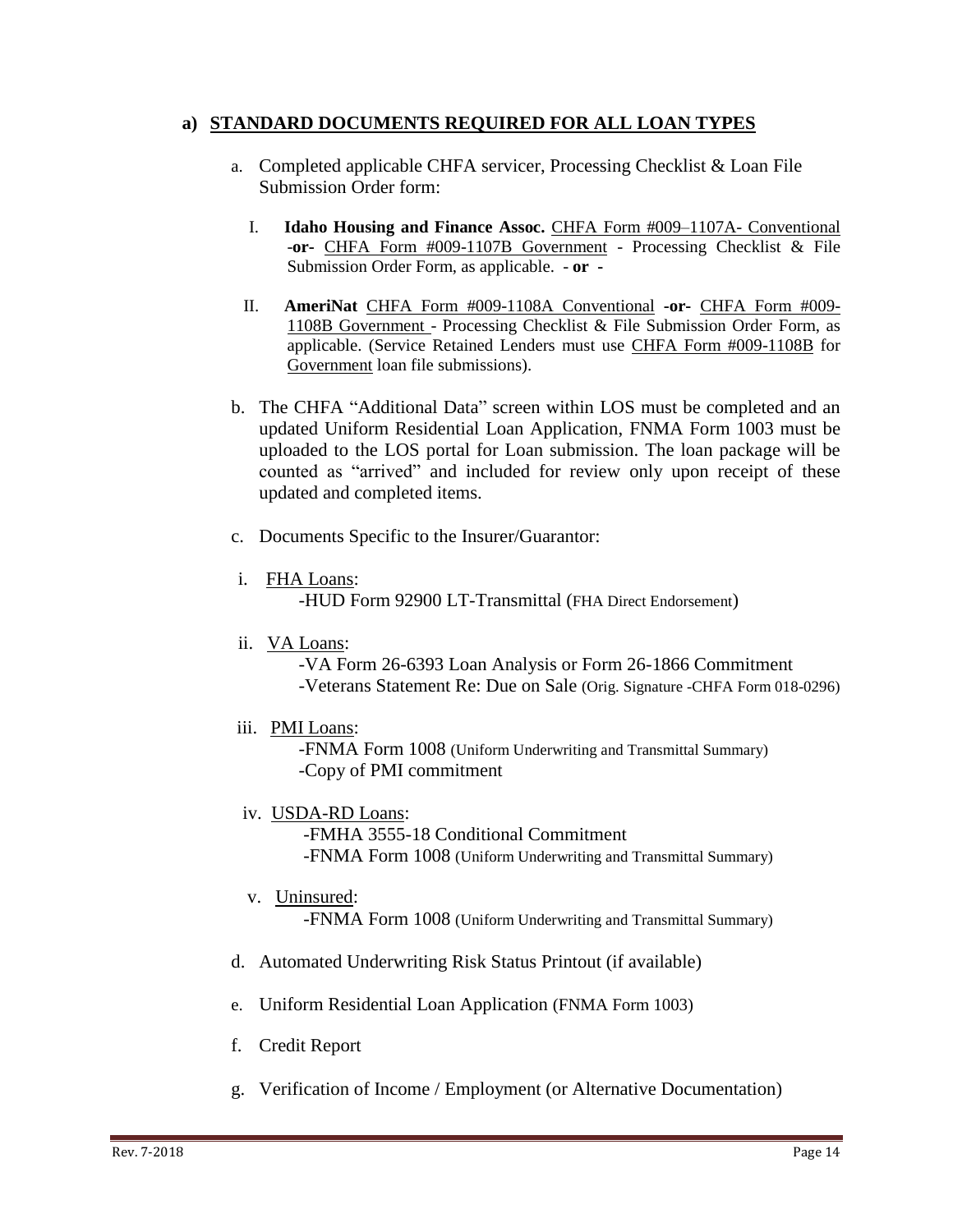- h. Verification of Employment (VOE) and three most recent pay stubs or as an alternative to obtaining a VOE, the lender may choose to submit all of the following:
- i. Original pay stubs covering the most recent 30-day period, which must at a minimum clearly show the borrower's name, social security number, and year-to-date earnings; and
- ii. Original copies of the previous two years' W-2 forms. The "original" of the W-2 may be any of the copies of the W-2 not submitted to the IRS with the borrower's income tax returns. These original documents may be photocopied and returned to the borrower; and
- iii. A verbal verification of employment for the past two years. The loan file must include a certification from the lender that original documents were examined and the name, title, and telephone number of the person from whom employment was verified.

*NOTE: If the employer will not give telephone confirmation of employment, or if the W-2 indicates inconsistencies (e.g. FICA payments not reflecting earnings), standard verification of employment documentation must be used.*

- i. Pay stub(s) as required
- j. Verification of Deposit (or Alternative Documentation). Verification of Deposit (VOD) or as an alternative to obtaining a VOD, the lender may choose to obtain from the borrower original bank statement(s) covering the most recent three-month period.

DAP Loans: Lenders are required to document the source of funds for any deposit or withdrawal in an amount that is equal to or greater than 10% of the borrower's monthly income.

Deposits or withdrawals that do not meet this threshold do not require verification however; consistently scheduled deposits of smaller amounts may require further discussion and documentation to ensure the funds are not coming from an additional source of income i.e. part-time job or home based business initiative.

- k. Gift Letter (if applicable)
- l. Signed Copies of Federal Income Tax Returns for 3 most recent years (only one year if targeted area or targeted census tract)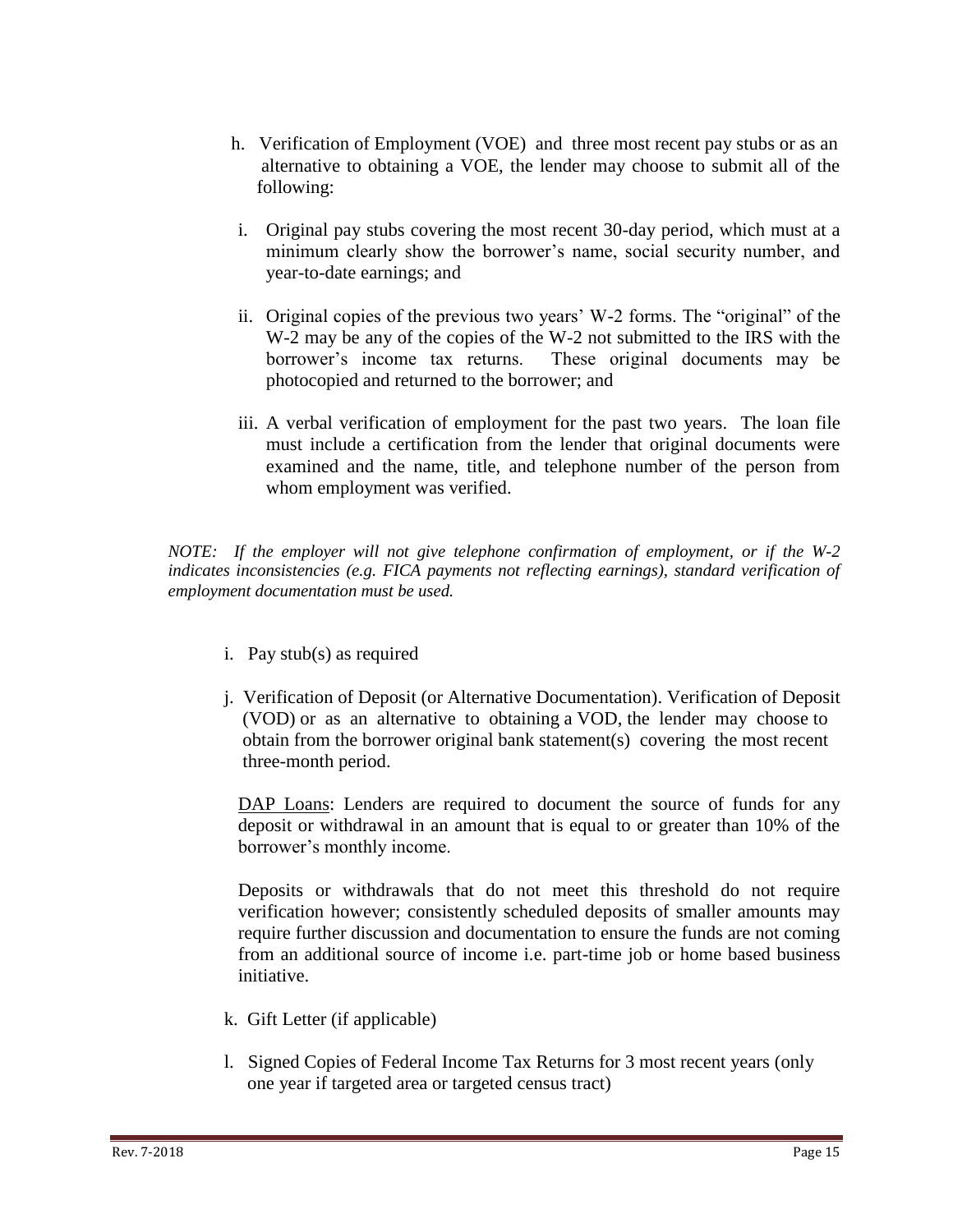- m. Signed Sales Contract
- n. Amendment to Sales Contract re: Energy Efficiency Standards (if Single Family new construction)
- o. Appraisal Report and Photographs Street View and Property
- **b) CHFA FORMS** *Note: Original signature/initials required (CHFA will accept faxed copies of original documents. Participating Lender must certify the faxes are true copies of the originals)*
	- a. CHFA Federal Recapture Tax Form (CHFA Form 051-0597)
	- b. IRS Form 4506-T or 8821 Request for Copy or Transcript of Tax form or Tax Information Authorization (request for 3 years, 1 year if Targeted Area)
	- c. Borrower Eligibility Certificate (CHFA Form 014-1107)
	- d. Homebuyer education is required for all CHFA loans. At least one borrower must complete the class. A copy of the Counseling Certificate from a CHFA HUD approved Counseling Agency is a required CHFA document.

## **c) PRODUCT-SPECIFIC FORMS**

- a. Rehab Loans
	- i. HUD Form 92700-203(k) Maximum Mtg Worksheet (203k Rehab loans only).
	- ii. Copy of Contractor's current license.
	- iii. Copy of Rehabilitation Work write-up and signed contracts.
	- iv. Copy of Contractor's valid Certificate of Liability insurance.
- b. Homeownership Program Loans
	- i. Landlords Verification of Tenants address CHFA Form 060-1195 or Copy of Lease or Recertification.
	- ii. Counseling Certificate of completion (from counseling agency)
- c. Downpayment Assistance Program (DAP) Loans
	- i. CHFA DAP Loan Application & Qualification: For loans requiring downpayment assistance - Form DAPappONLY;
	- ii. DAP Borrower's Certificate CHFA Form DAP95-05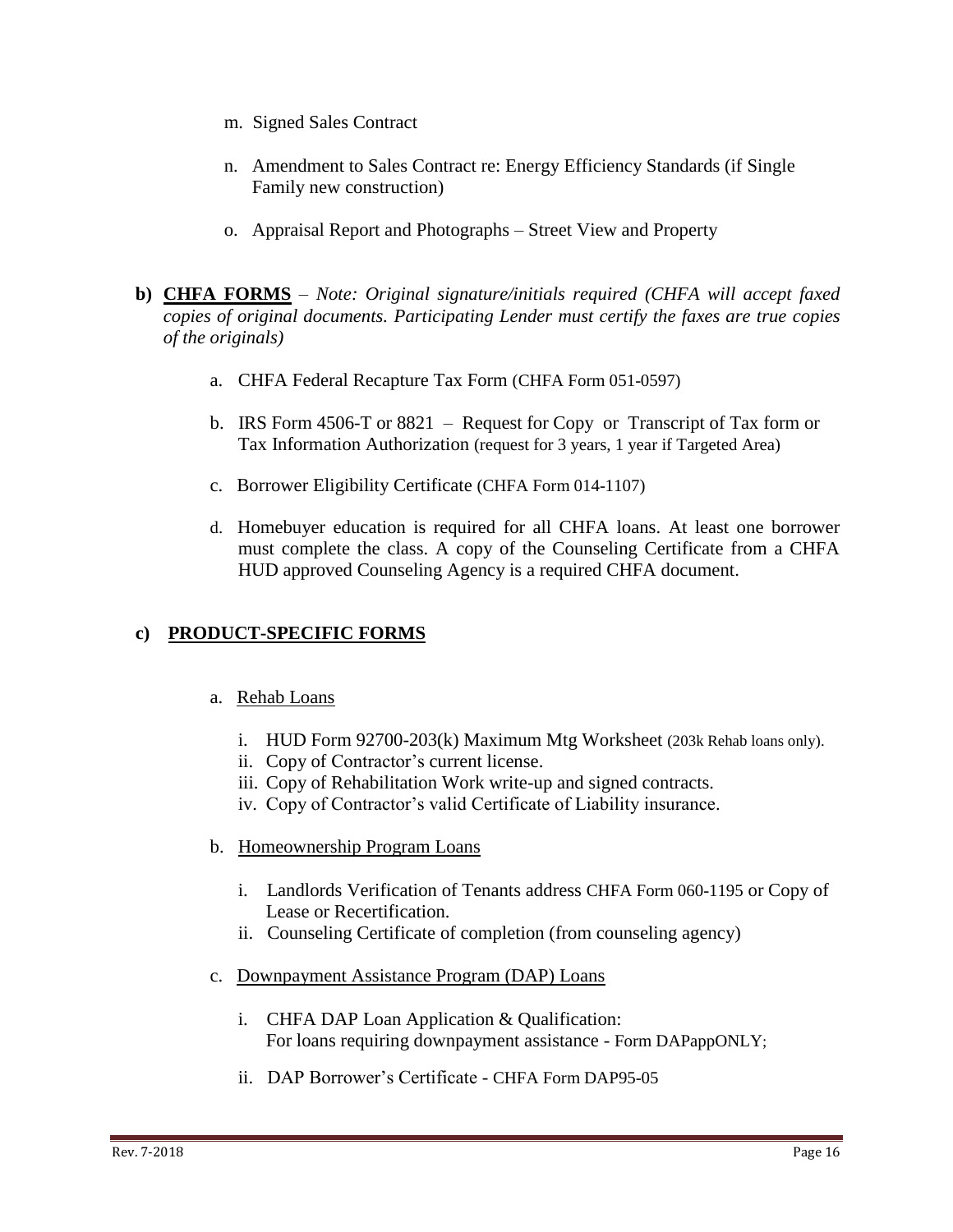- iii. TILA Loan Estimates (LE)  $1<sup>st</sup>$  Mortgage and  $2<sup>nd</sup>$  Mortgage
	- iv. Counseling Certificate of completion (from counseling agency)
	- d. Teachers Mortgage Assistance Program Teachers Statement of Eligibility – CHFA Form 031-030
	- e. Police Homeownership Program Police Eligibility Letter – CHFA Form 031-027
	- f. Special Programs / Pilot Program Documentation CHFA may require additional documentation specific to a Special Program or Pilot Program initiative. When applicable refer to the Special Program or Pilot Program product description and eligibility requirements for the program.

## **B. Processing Time**

After eligibility processing and credit review of an Eligible Borrower, the Participating Lender must obtain a firm commitment for mortgage insurance or guaranty. The Eligible Borrower must be advised that four to six weeks may be necessary for processing, and that delays by agencies of the federal government are not caused by nor are they the responsibility of CHFA.

#### **C. Issuance of Commitment**

CHFA underwriters will review each loan submission package for accuracy, consistency, completeness and compliance with the eligibility provisions in this Manual. If the Loan is unacceptable, an Adverse Action Notice will be issued to the Participating Lender only. Acceptable Loan submissions will be kept on file at CHFA and a written Commitment to purchase will be issued for each acceptable submission. A Commitment is valid for the term stated therein, and may be canceled or extended upon written request from the lender which should be received at least 10 days prior to the expiration date. The closed Loan must be submitted for purchase before the Commitment expiration date.

#### **D. Reservation and Commitment Date Expirations**

CHFA will automatically cancel outstanding loan reservations not received for processing on the day the reservations expire. Additionally, CHFA will automatically cancel all outstanding Loan Commitments that have not been submitted to CHFA for purchase on the date the Commitment expires.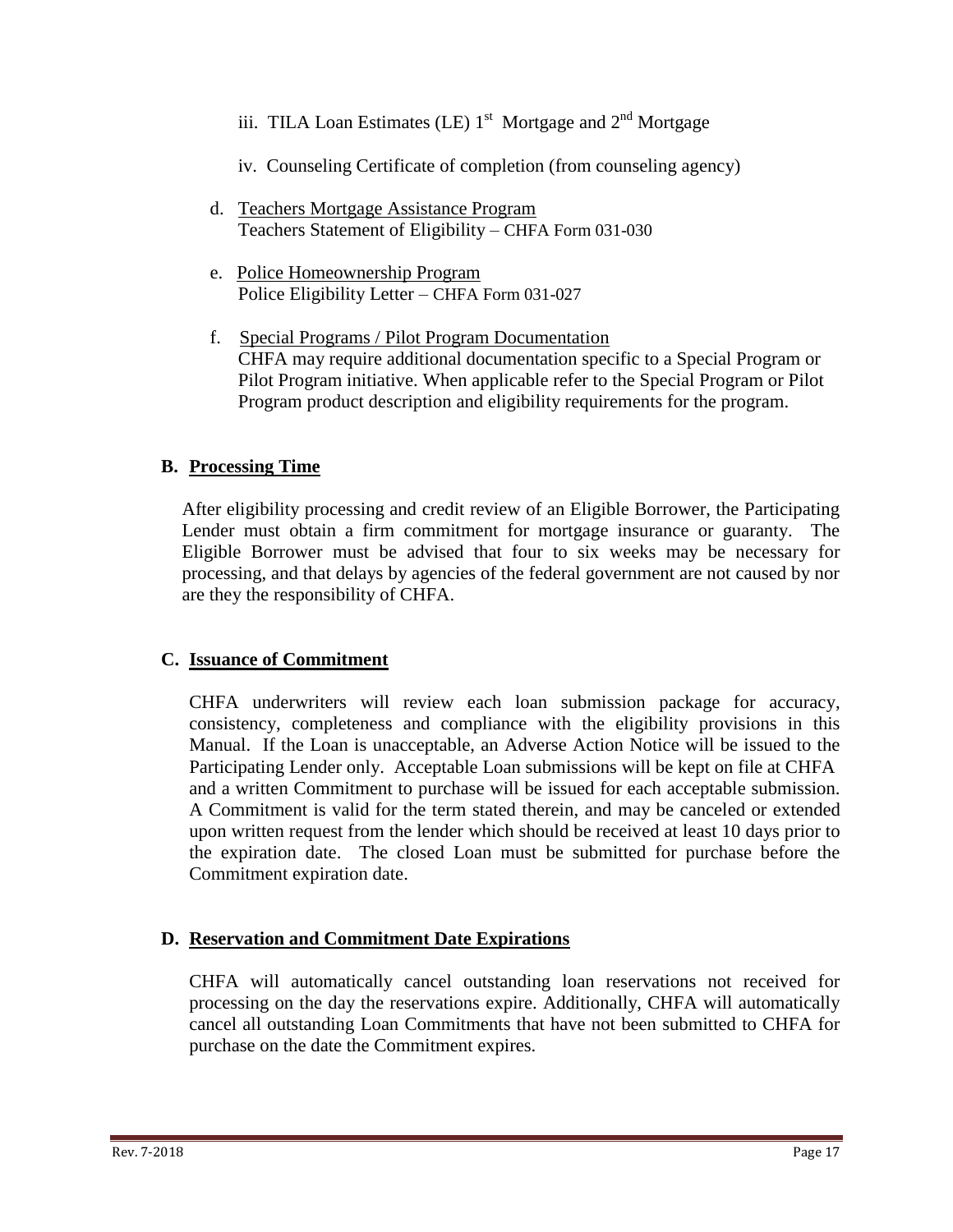#### **1. CHFA Loan Reservations**

CHFA reservation shall expire on:

- a. 90 days from the date of the reservation, or
- b. On the date the Loan Commitment to Purchase is issued.
- c. Requests for extensions of reservations must be received a minimum of seven (7) days prior to the expiration date for consideration.

## **2. CHFA Loan Commitment to Purchase**

- a. CHFA Loan Commitments to Purchase shall expire 90 days from the date the Commitment is issued.
- b. Requests for an extension or cancellation of a Commitment shall be from the Participating Lender only and must be in writing.
- c. Requests for extensions of the commitment must be received a minimum of seven (7) days prior to the expiration date for consideration.

#### **E**. **Re-submission of Declined Loan Commitment Requests**

When a Loan has been declined by CHFA for any reason specified on the Adverse Action Notice, a Participating Lender may re-submit the Mortgage *Loan package for review only once*. Such re-submission shall include additional evidence to assist CHFA in evaluating the application. Different CHFA staff members authorized to review mortgage loans shall review the submission and any re-submission of an application. If declined a second time, an application may not be re-submitted.

## **5.6 Limited Documentation and Delegated Underwriting**

CHFA will delegate underwriting of loans to Lenders meeting the criteria in this section and accept limited documentation as described in *5.6D.* CHFA review of these loans is for the purpose of program compliance and issuance of a commitment letter.

## **A. Eligible Lenders**

Participating Lenders must submit a request for approval to the Single Family Underwriting Unit in writing for approval to participate in this program. CHFA will evaluate the lenders overall performance when considering approval. CHFA will also monitor and evaluate lenders participation in this program and reserves the right to rescind approval.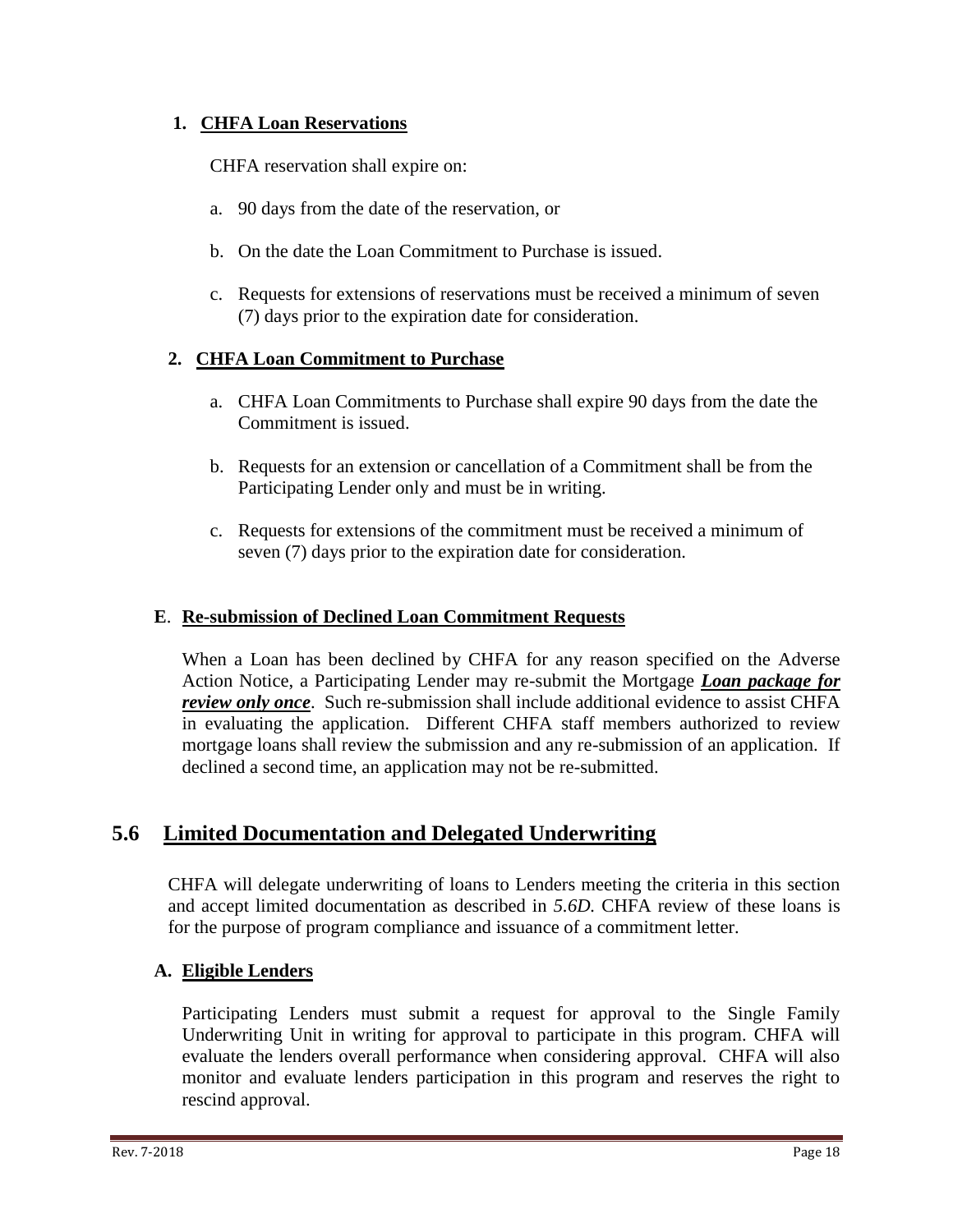Lender acceptance into the Delegated Underwriting Program will include a review of the following:

- 1. The average number of days from loan reservation to file submission
- 2. The quality and completeness of loan files submitted
- 3. The number and percentage of loans that are submitted with missing documentation (based on individual lender volume)

#### **B. Eligible Loans**

- 1. Homebuyer Program loans with ratios conforming to (Section 5.1.D) of the CHFA Operating Manual and/or
- 2. Loans processed through an approved automated underwriting system (i.e. Fannie Mae DU, Freddie Mac LP,) which receive an "accept" or greater approval through the system.

#### **C**. **Ineligible Loans**

- 1. CHFA first mortgage with DAP second loans.
- 2. Homeownership Program loans for tenants in public housing or publicly assisted housing.
- 3. Rehabilitation loans.

## **D**. **Required Exhibits for the Limited Documentation and Delegated Underwriter's Commitment Package**

Please submit all documentation in the following descending order:

## **1. STANDARD DOCUMENTS REQUIRED FOR ALL LOAN TYPES**

a) A completed CHFA Processing Checklist & Loan File Submission Order Form, as applicable for the appropriate CHFA Loan servicer. **Idaho Housing and Finance Association** (Conventional or Government) or **AmeriNat**, Conventional or **AmeriNat** Government/**Service Retained Lenders** Form.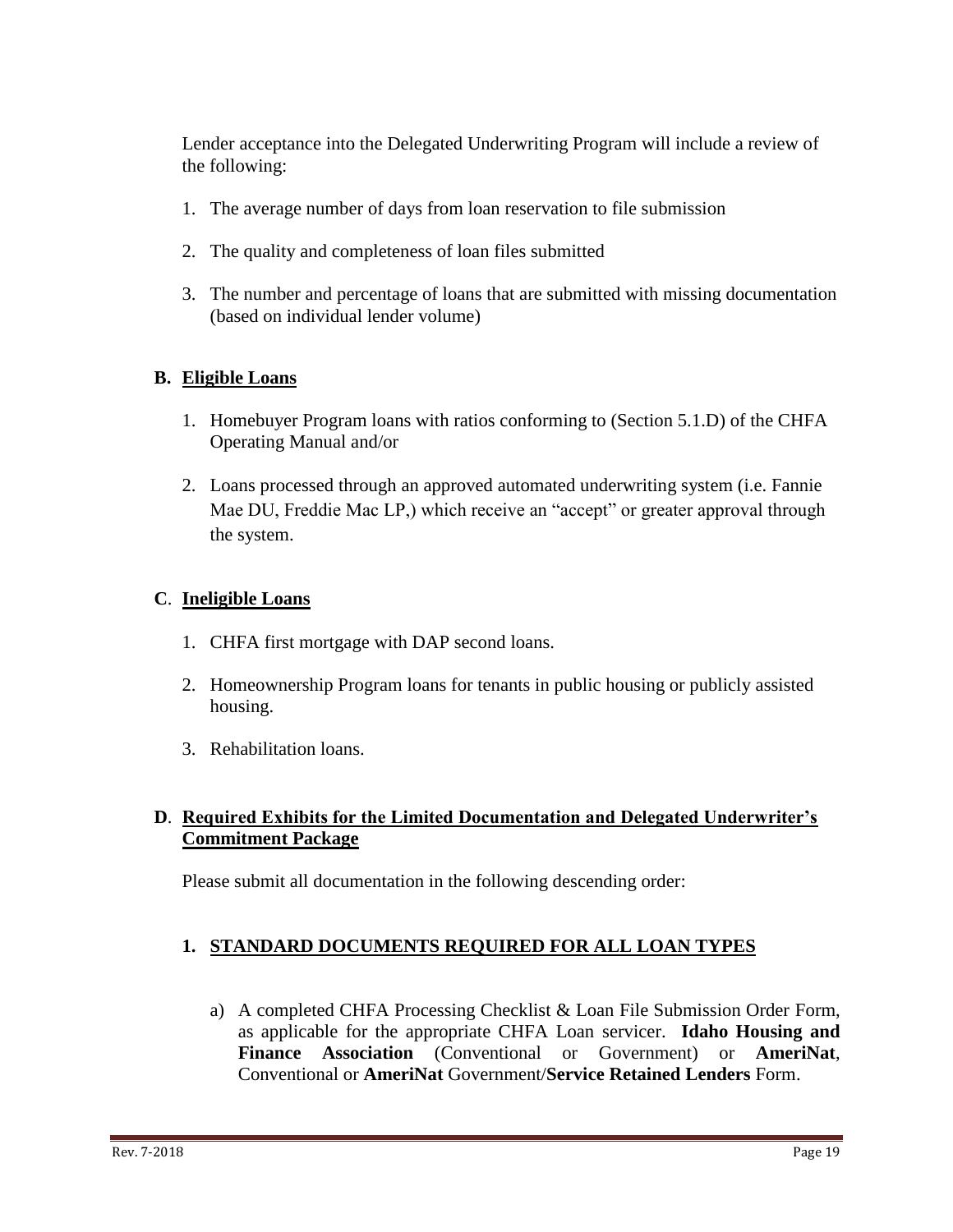b) The CHFA "Additional Data" screen within LOS must be completed and an updated Uniform Residential Loan Application, FNMA Form 1003 must be uploaded to the LOS portal for Loan submission. The loan package will be counted as "arrived" and included for review only upon receipt of these updated and completed items.

Documents Specific to Insurer / Guarantor:

- i. FHA Loans:
	- HUD Form 92900-LT
	- FHA Automated Underwriting Risk Status
	- FHA requires the **Employment Identification Number** (EIN) of any government, state, county, city municipalities and non-profit organization that provides secondary financing assistance, grants, or gifts to an approved borrower reflected on the HUD-92900LT. The  **CHFA EIN Number is 06-1267528**
- ii. VA Loans:

 -VA Form 26-6393 Loan Analysis or VA Form 26-1866 Commitment -Veterans Statement Re: Due on Sale (Orig. Signature-CHFA Form 018-0296)

iii. PMI Loans:

 -FNMA Form 1008 (Uniform Underwriting and Transmittal Summary) -Copy of PMI commitment

iv. USDA- RD Loans:

 -FMHA 3555-18 Conditional Commitment -FNMA Form 1008 (Uniform Underwriting and Transmittal Summary)

v. Uninsured Loans

-FNMA Form 1008 (Uniform Underwriting and Transmittal Summary)

- c. Automated Underwriting Risk Status Printout
- d. Uniform Residential Loan Application (FNMA Form 1003)
- e. Verification of Income/Employment (or Alternative Documentation)